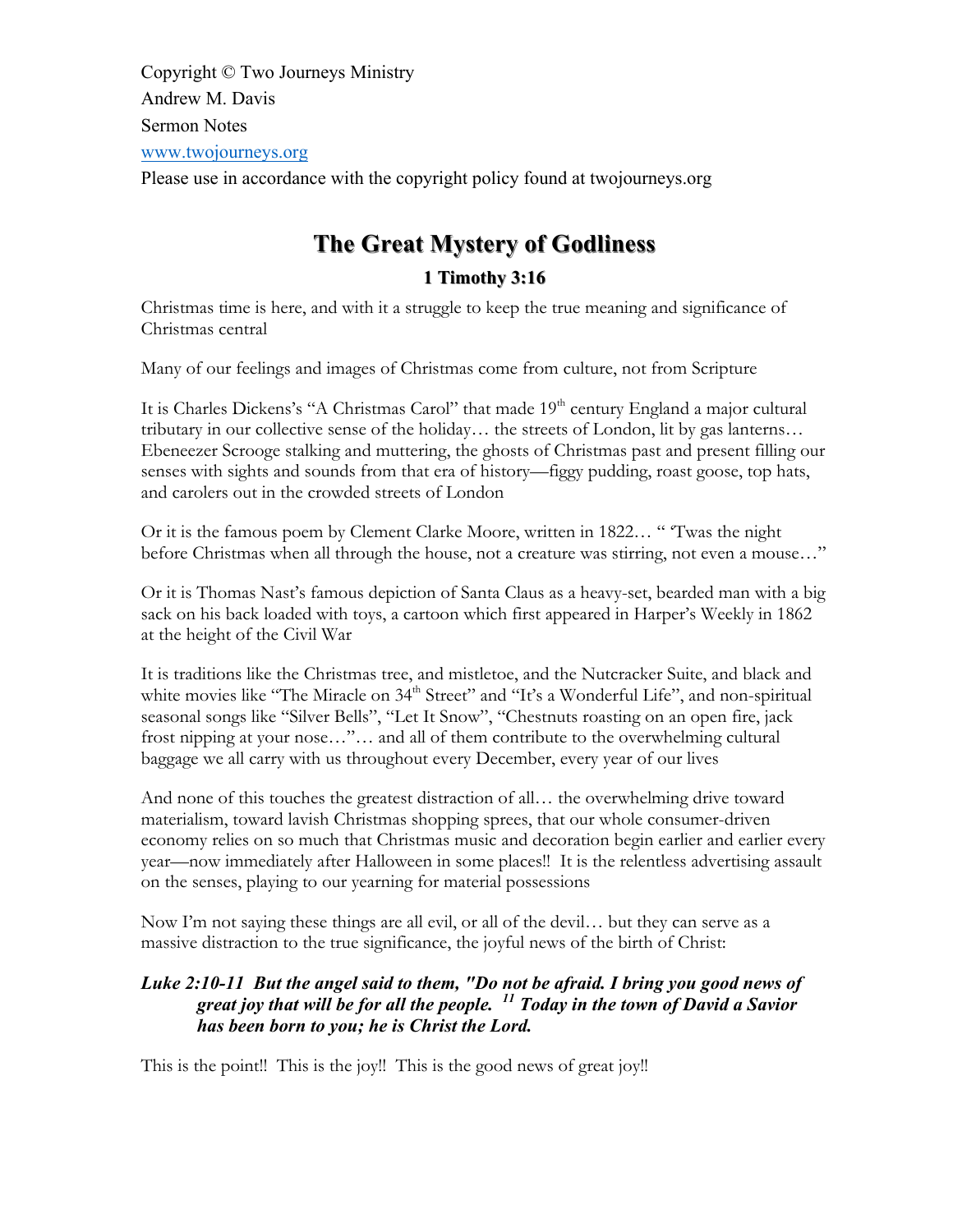The Apostle Paul knew this very well when so long ago he penned the words of our focus this morning:

# *1 Timothy 3:16 Beyond all question, the mystery of godliness is great: He appeared in a body, was vindicated by the Spirit, was seen by angels, was preached among the nations, was believed on in the world, was taken up in glory.*

# Context:

- Paul is writing to Timothy, his young protégé, to instruct him in ministry in the local church
- Paul is very concerned about the church Timothy is pasturing... the church in Ephesus; he is especially concerned about false teachers who pervert the gospel
- In chapter 3, he establishes the character and ministry of elders and deacons; elders are especially entrusted with
- The summation is found in the words preceding this morning's text:

# *1 Timothy 3:14-15 Although I hope to come to you soon, I am writing you these instructions so that, <sup>15</sup> if I am delayed, you will know how people ought to conduct themselves in God's household, which is the church of the living God, the pillar and foundation of the truth.*

- He wants Timothy to know how God wants him personally to conduct himself as a minister of the gospel—watching his life and his doctrine closely so that he can save both himself and his hearers
- He wants Timothy to instruct the people of God how they should conduct themselves as members of the church, which he calls "God's household"
- Even more strikingly, he wants Timothy to uphold with great power before the people of God what the purpose and role of the church is: to be the PILLAR and FOUNDATION of the TRUTH
- Though we rightly say that the church is PEOPLE not a BUILDING, yet here Paul uses architectural imagery:
	- o "the PILLAR" of the truth: that which upholds truth in the world, adorns it, holds truth up for all to see: something strong yet elegant, lofty yet stable and grounded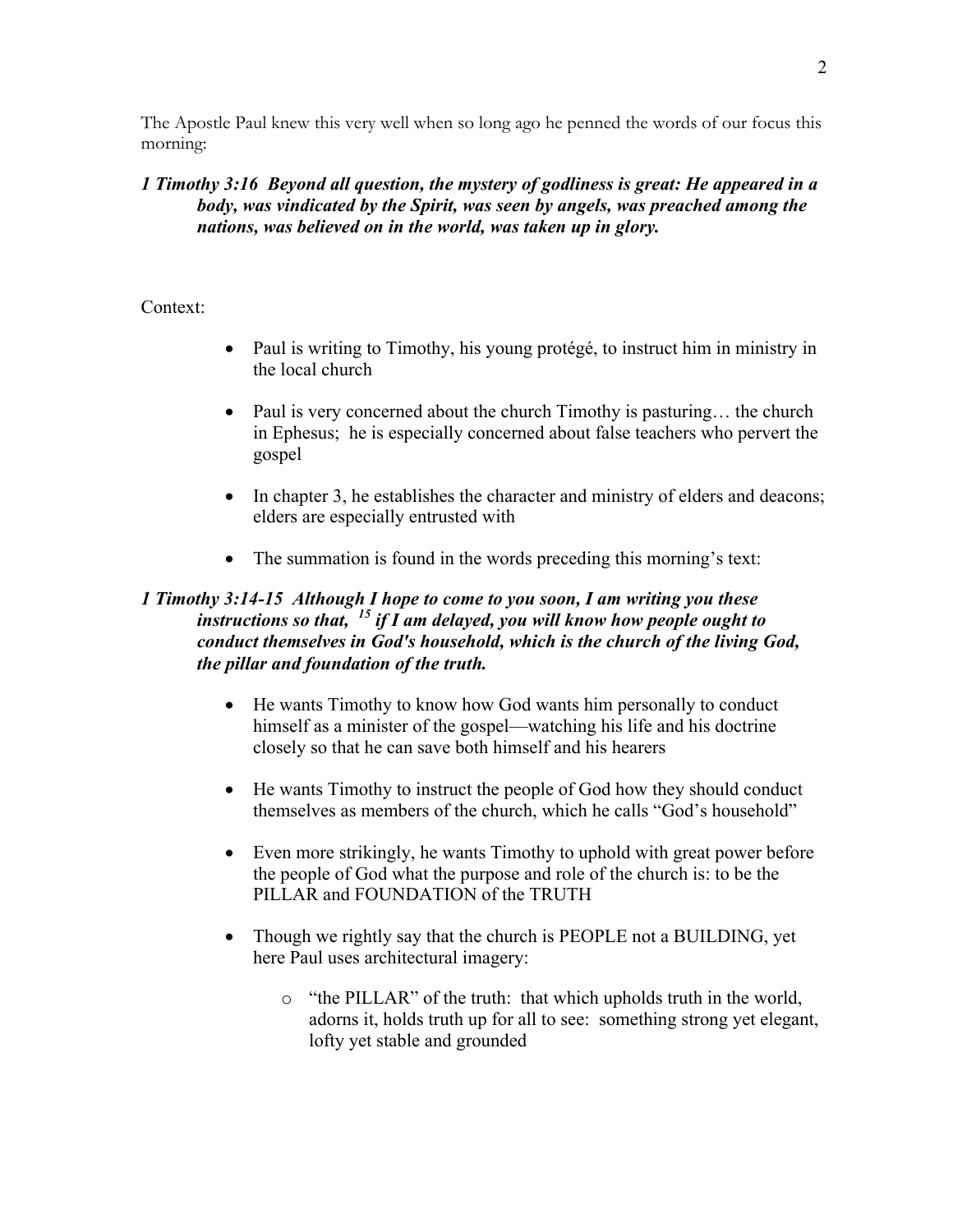- in our "postmodern" world, we are deeply confused on this very issue... skeptical about whether there can be anything like transcendent truth in the spiritual realm
- postmodernism  $=$  the idea that, if there is such a thing as absolute truth, it is impossible for anyone to know it for certain
- like Pontius Pilate, the postmodern sits in judgment on Jesus Christ and says "What is truth?", then gets up and walks away, implying there is no answer possible
	- o of course, postmodern physicists still believe in the unfolding and immutable laws of physics by which they make their living
	- o postmodern architects still understand that engineering standards must be upheld or the building will collapse
	- o postmodern surgeons still know where the liver is and the lungs and kidneys, and the difference between them
- it is the church's marvelous privilege in this morass of confusion to be rocksolid and immovable on the truth, like a solid foundation; it is the church's sweet responsibility to soar high and beautiful with the truth
- and what is the truth? The same person that was standing in front of Pilate, the same one who said "I am the way and the truth and the life…"
- The apostle Paul makes it clear:

# *1 Timothy 3:16 Beyond all question, the mystery of godliness is great: He appeared in a body, was vindicated by the Spirit, was seen by angels, was preached among the nations, was believed on in the world, was taken up in glory.*

The truth is Jesus CHRIST, the only begotten Son of God

And in this one verse we have multiple statements about Him:

First: it calls the doctrine of Christ, the mystery of godliness, and says the mystery is great

Second: it says that God appeared in a body

Third: it says He was vindicated by the Spirit

Fourth: it says He was seen by angels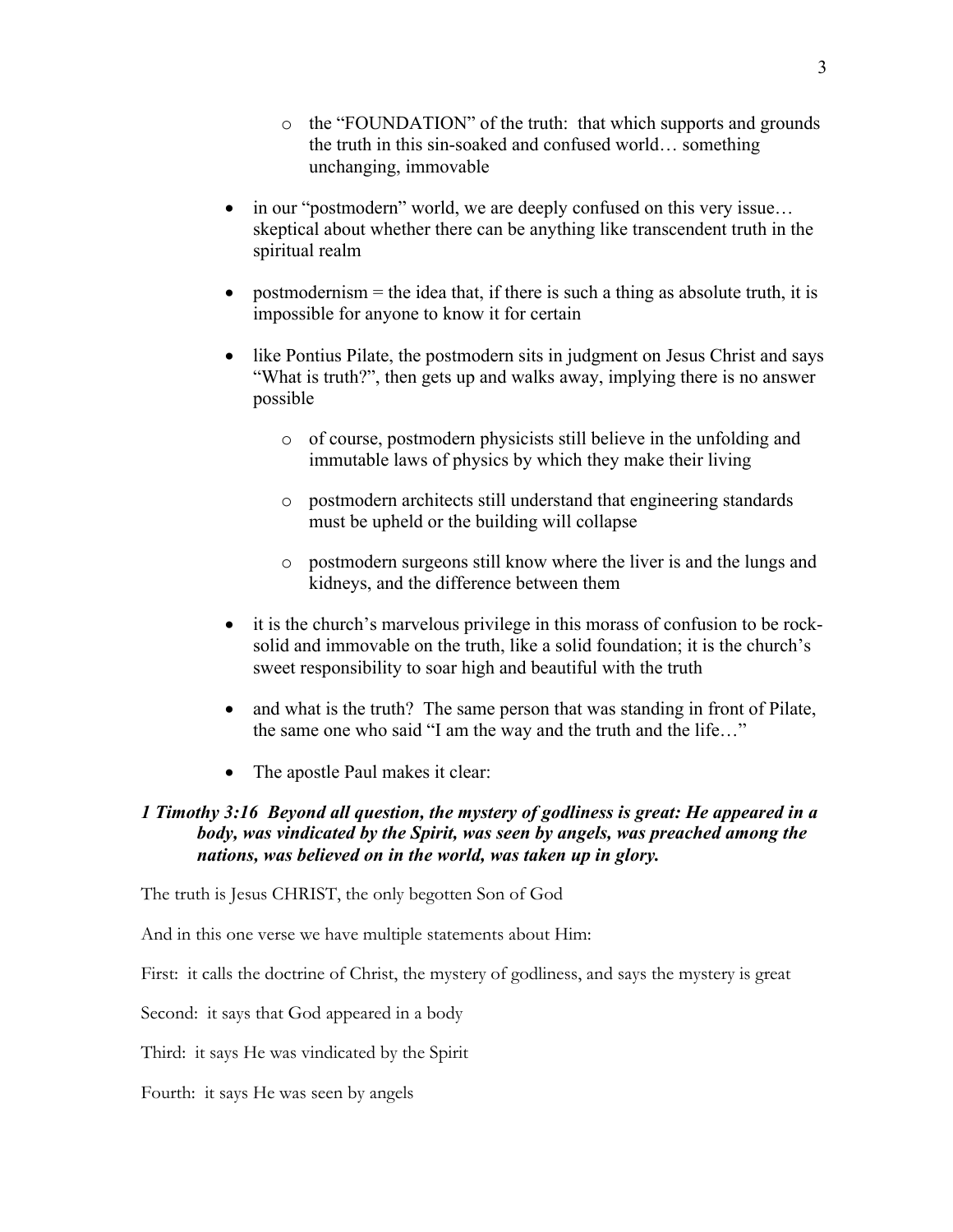Fifth: it says He was preached among the nations

Sixth: it says He was believed on in the world

Seventh: that He was taken up in glory

These truths are the center of Christmas, and they are worth our time today

## I. The Doctrine of Christ: The Great Mystery of Godliness

- A. Beyond All Controversy
	- 1. Satan has attacked the doctrine of the incarnation with fanatical persistence
	- 2. From the very beginning, Christ's claim to deity was what got Him killed
	- 3. John tells us it is the focus of Satan's attack on the church
	- 4. Throughout the early centuries of the church, the doctrine of the deity and humanity of Christ was the central battleground
		- a. Socinianism: 190 A.D. taught that Jesus was a mere man at birth, but became the Son of God at His baptism… also called adoptionism
		- b. Modalism:  $3<sup>rd</sup>$  century... that God appears sometimes as Father, sometimes as Son, sometimes as Holy Spirit… but they are not different persons
		- c. Arianism:  $4<sup>th</sup>$  century ... that Jesus was God's first created being, a god (with a little "g", but not the Creator God)… a false teaching held today by Jehovah's Witnesses

To refute this error, God raised up the courageous man Athanasius, who stood against the whole world and won them over… resulting eventually in the Nicene Creed

## **We believe in one God the Father Almighty, Maker of heaven and earth, and of all things visible and invisible.**

**And in one Lord Jesus Christ, the only-begotten Son of God, begotten of the Father before all worlds, God of God, Light of Light, Very God of Very God, begotten, not made, being of one substance with the Father by whom all things were made; who for us men, and for our salvation, came down from heaven, and was incarnate by the Holy Spirit of the Virgin Mary, and was made man, and was crucified also for us under Pontius Pilate.**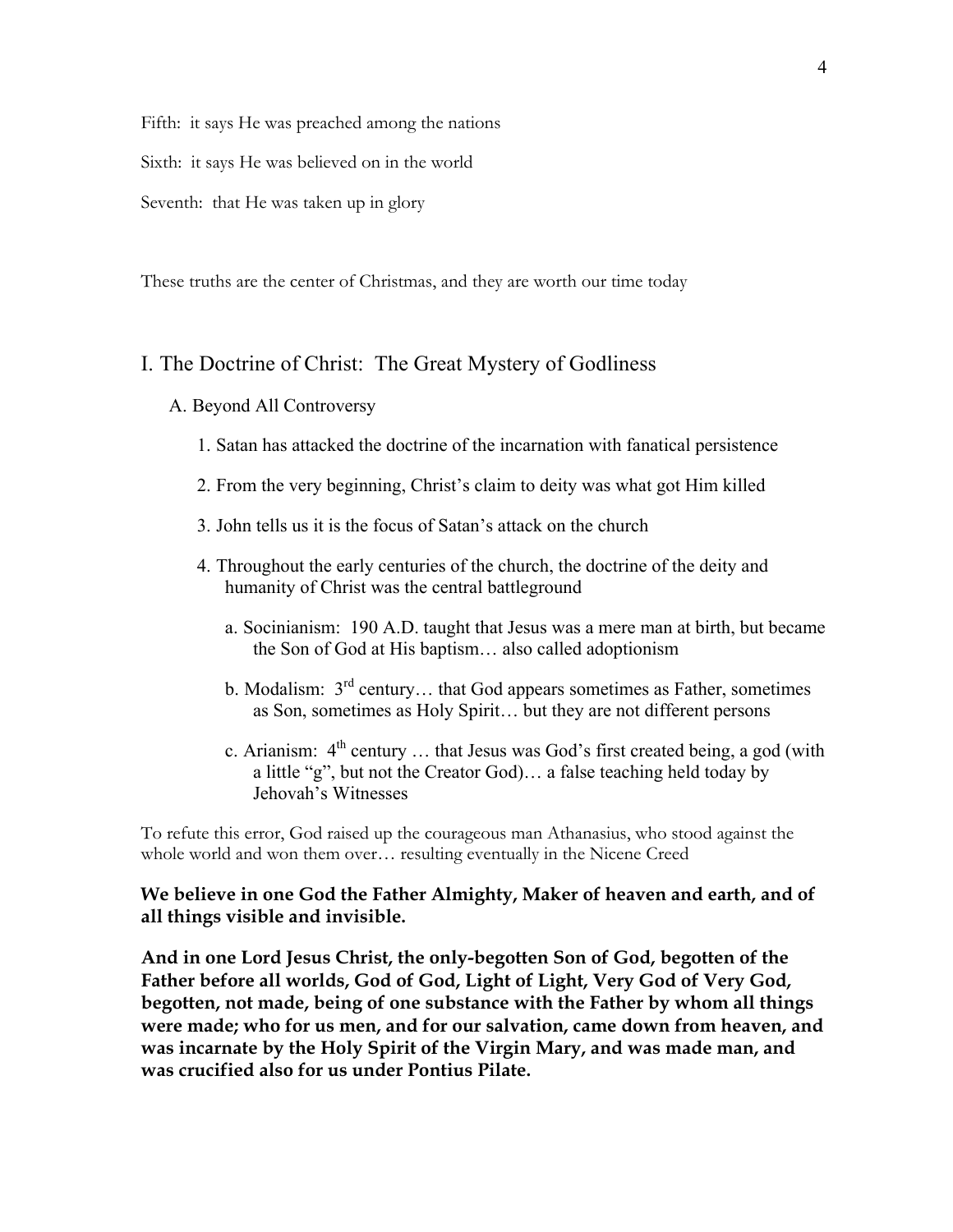d. Eutychianism,  $5<sup>th</sup>$  century... that Jesus had one nature (the divine nature) clad in a human body, but no truly human nature

Some have been extremely precise about the way the human and divine natures of Christ relate to each other… the so-called "hypostatic union"

- 5. So there has been a river of controversy about the doctrine of the incarnation… the deity and humanity of Christ
- 6. But here, Paul says something that is BEYOND ALL CONTROVERSY… a statement no true believer can dispute:
- 7. the mystery of godliness—the mystery of the doctrine of Christ—is GREAT
- B. The Mystery
	- 1. mystery does not mean something to be solved: like an Agatha Christie novel or a Sherlock Holmes case…
		- a. Sherlock Holmes was the very embodiment of the modern scientific method
		- b. He specialized in careful observation of physical details which gave him amazing insights into the circumstances that affected a person or a case

By a man's finger-nails, by his coat-sleeve, by his boot, by his trouser-knees, by the calluses of his forefinger and thumb, by his expression, by his shirt-cuffs - by each of these things a man's profession or trade is plainly revealed

Take for example this conversation between Holmes and his friend, Dr. Watson in the case called "The Sign of the Four":

Holmes said to Watson:

"my observation shows me that you have been to the Wigmore Street Post-Office this morning, but deduction lets me know that when there you dispatched a telegram."

"Right!" said Watson. "Right on both points! But I confess that I don't see how you arrived at it. It was a sudden impulse upon my part, and I have mentioned it to no one."

"It is simplicity itself," Holmes remarked, chuckling at Watson's surprise,--"so absurdly simple that an explanation is superfluous; and yet it may serve to define the limits of observation and of deduction. Observation tells me that you have a little reddish mould adhering to your instep. Just opposite the Seymour Street Office they have taken up the pavement and thrown up some earth which lies in such a way that it is difficult to avoid treading in it in entering. The earth is of this peculiar reddish tint which is found, as far as I know, nowhere else in the neighborhood. So much is observation. The rest is deduction."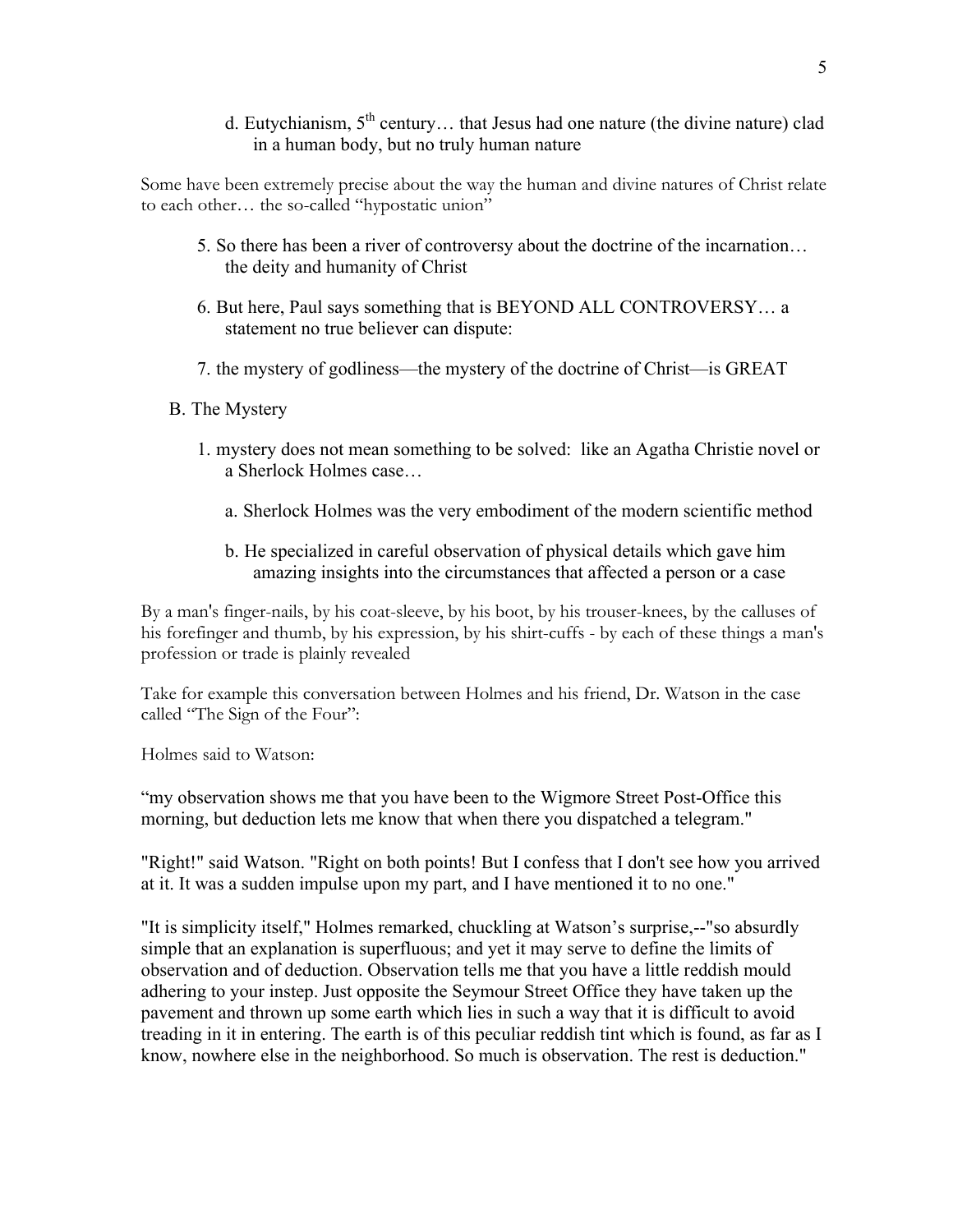The key to a Sherlock Holmes cases was careful observation, followed by logical deduction from all available data

Thus a "mystery" becomes no mystery at all

c. But this is impossible when it comes to "the mystery of godliness"… that is, the mystery of the incarnation of Christ, the Son of God

# *Luke 17:20-21 Jesus said, "The kingdom of God does not come with your careful observation, <sup>21</sup> nor will people say, 'Here it is,' or 'There it is,'*

God purposely conceals this truth from the human empirical method… not by science does it come

## *1 Corinthians 1:21 For since in the wisdom of God the world through its wisdom did not know him, God was pleased through the foolishness of what was preached to save those who believe.*

- d. But neither is this "mystery" what modern new-age religious folks or postmodern seekers of religious mystery think it is… they speak often of "mysteries"… postmodern pastors intentionally seek to leave their hearers with more questions than answers, more sense of mystery than a sense of truth;
- e. they are merely fitting into a long line of "mystery religions" in which the uninitiated, the novices, seek for higher knowledge, to become enlightened in an ever-ascending, soaring progression of mysteries
- f. there were such mystery religions in Ephesus… Gnosticism, which fully developed later, delighted in these spiritual mysteries, as though they were locked doors, and only those with the key of knowledge could pass through and keep making progress
- g. Paul's meaning of mystery is something else: it is a truth that can be known, it is rational, it can be understood, but it can never be worked out by logic or deduction, and its full implications can never be fully understood
- h. It is rational truth known only by revelation from Almighty God… and God DOES reveal that knowledge… but even when you have it, you still have to grow in understanding it fully

# *Matthew 16:15-17 But what about you?" he asked. "Who do you say I am?" <sup>16</sup> Simon Peter answered, "You are the Christ, the Son of the living God." <sup>17</sup> Jesus replied, "Blessed are you, Simon son of Jonah, for this was not revealed to you by man, but by my Father in heaven.*

God the Father revealed the truth of the incarnation to Peter… but moments later, Peter was telling Jesus He was wrong about the fact that He would die on a cross…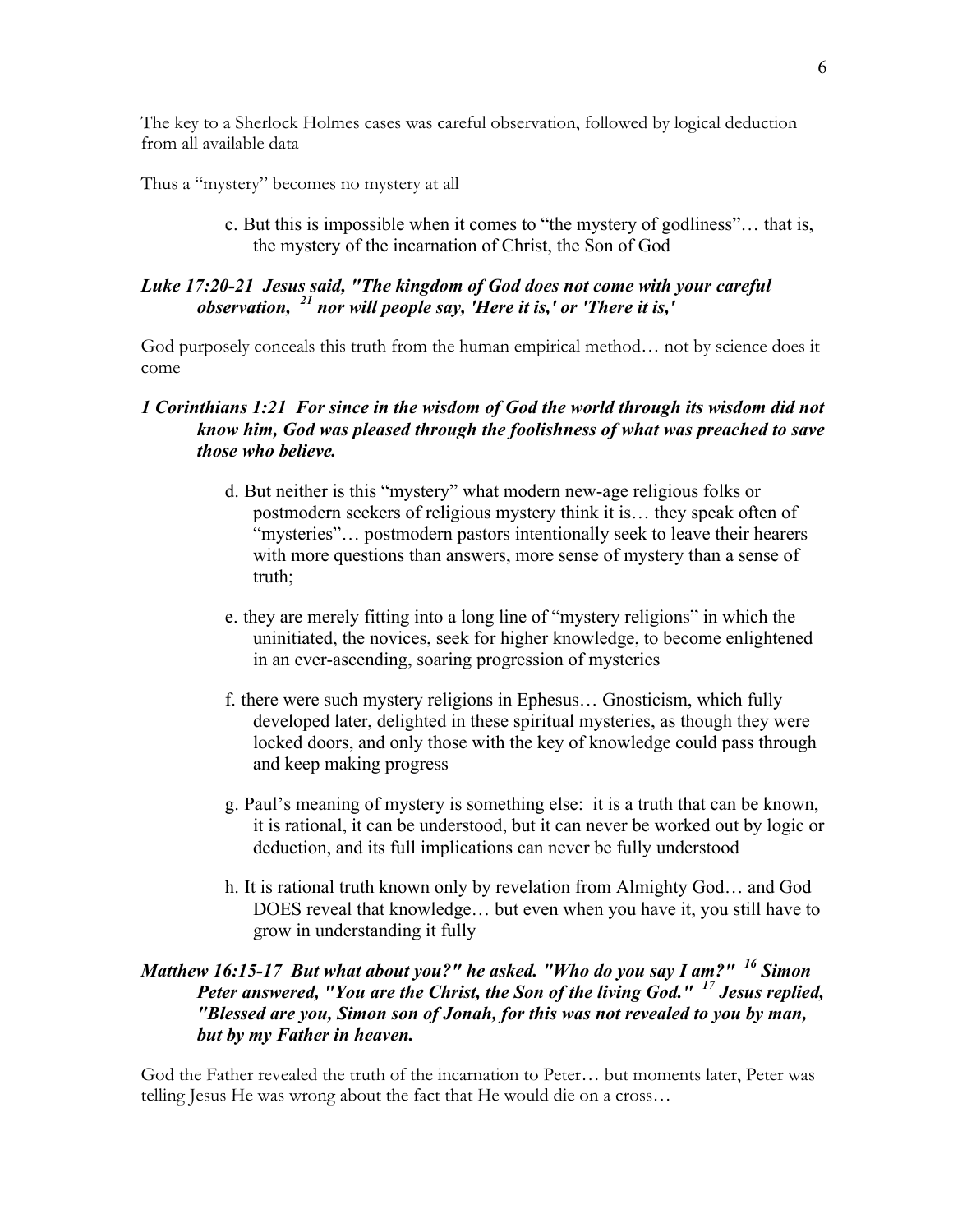How can God be wrong?? Peter knew the doctrine of the incarnation because it was revealed to him by God, but he did not fully understand… nor would he the rest of his life

But the mystery was knowable and rational

- C. The Mystery of Godliness
	- 1. Clearly, since everything in the list refers to the life of Jesus Christ, the word "godliness" must pertain to Him
	- 2. Godliness can mean a godly lifestyle… a godly man who behaves in a righteous manner in the physical world
	- 3. thus the "mystery of godliness" would simply refer to the godliness of Christ's perfect life in the body
	- 4. but the Greek word can also mean "religion"… as though he is referring to our Christian religion, our Christian faith: the mystery of it
- D. The Great Mystery of Godliness
	- 1. he says **"Beyond all controversy the mystery of godliness is GREAT…"**
	- 2. this is a great mystery… really an infinite one
	- 3. great not because it would take a great genius to figure it out… we have already seen that's not what the mystery is
	- 4. no, it's a great mystery because the person of Christ is great
		- a. Jesus is God in the flesh… that is a great, an infinite mystery
		- b. Jesus perfectly reflects the glory of His Father… that is a great mystery
		- c. Jesus came to give us a great salvation by faith in His blood… that is a great mystery
	- 5. this is the greatest matter in history… the birth of the Son of God to a human woman

### II. Six Aspects of the Great Mystery of Christ

# *Vs. 16 He appeared in a body, was vindicated by the Spirit, was seen by angels, was preached among the nations, was believed on in the world, was taken up in glory.*

- A. He Appeared in a Body
	- 1. text issue: KJV follows later Greek Manuscript that puts the Greek word "theos" in this place, reading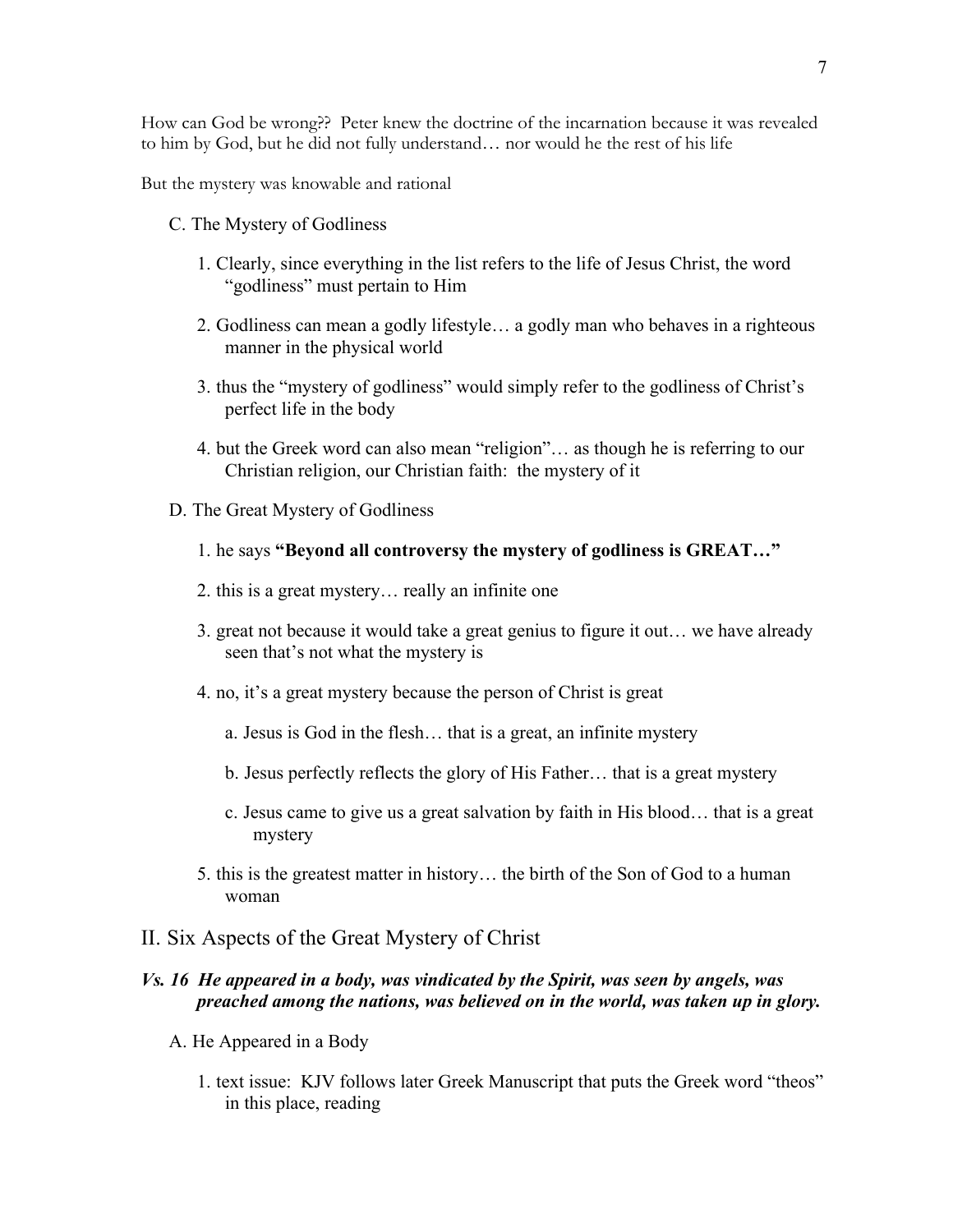#### *"God appeared in a body…"*

- 2. that the verse clearly refers to Jesus Christ cannot be refuted… the whole flow of the verse is tracking the birth, life, death, resurrection, ascension of Christ and the progress of the Gospel in His name
- 3. it begins with "He appeared in a body"… there is nothing remarkable or mysterious about that unless He is God… and all the NT clearly teaches that truth
- 4. for the NIV, ESV, NAS and other versions to substitute the word "he" does not mean we are denying the incarnation… not at all; that is precisely what this verse is teaching; it's just that we don't think the original text said "God" but merely "He appeared in a body"
- 5. God appeared in a body!!!
- 6. the Greek word translated "Appeared" does not mean to create or bring into existence, but rather "to make visible"… God was made visible in a human body
- 7. this verse assumes Christ's pre-existence… he CHOSE to come into the world for a purpose:

#### *John 8:58 Jesus answered, "before Abraham was born, I am!"*

# *John 18:37 You are a king, then!" said Pilate. Jesus answered, "You are right in saying I am a king. In fact, for this reason I was born, and for this I came into the world, to testify to the truth.*

- 8. Jesus took on a human body… a real human body, with blood, and hair, and tears, and muscles and fingernails… the exact same kind of body we have
- 9. Many cults in the world DENY this truth

# *2 John 1:7 Many deceivers, who do not acknowledge Jesus Christ as coming in the flesh, have gone out into the world. Any such person is the deceiver and the antichrist.*

- a. Islam denies that God became flesh… they cannot conceive of this
- b. The Mormons deny the deity of Christ… they say he was a created being, Lucifer's brother
- c. Jehovah's witnesses deny the deity of Christ… they also say he was a created being, not Jehovah God
- B. Was Vindicated by the Spirit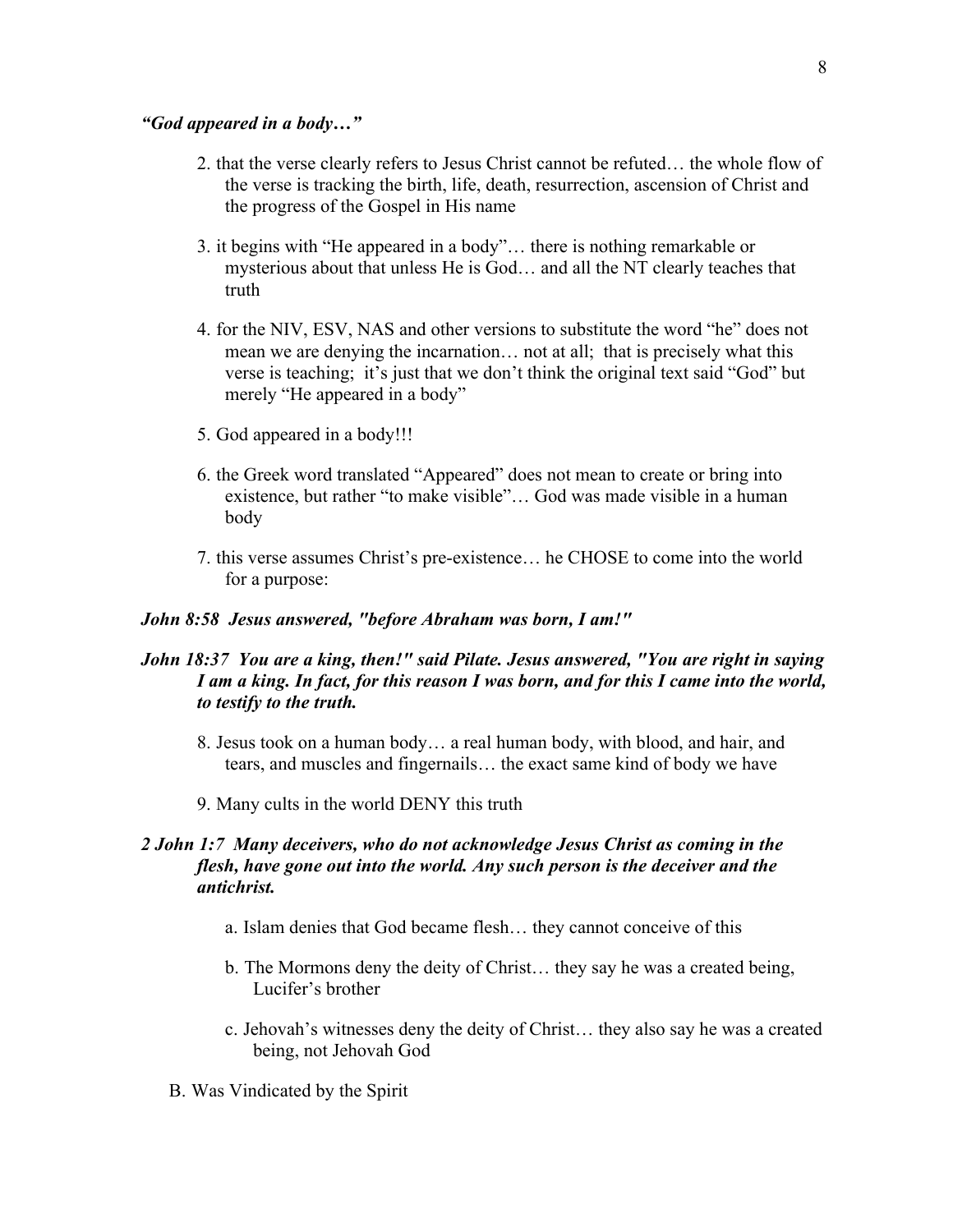- 1. Vindicated means to "justify" or to "declare righteous"…
- 2. Jesus is, without question, the most reviled and slandered man in the history of the world

# *Luke 2:34-35 Then Simeon blessed them and said to Mary, his mother: "This child is destined to cause the falling and rising of many in Israel, and to be a sign that will be spoken against, <sup>35</sup> so that the thoughts of many hearts will be revealed.*

3. Amazing how gracious Jesus is in dealing with people's blasphemies against Him!!

#### *Matthew 12:31 And so I tell you, every sin and blasphemy will be forgiven men*

#### *Matthew 12:32 Anyone who speaks a word against the Son of Man will be forgiven*

- 4. The virgin birth by his mother opened her up to the charge of sexual immorality and the charge that Jesus was an illegitimate son
- 5. The Holy Spirit vindicated Jesus by descending like a dove and remaining on Him at His baptism
- 6. The Holy Spirit vindicated Jesus by driving Him into the desert to be tempted by the devil, then empowering Jesus to resist in perfect holiness
- 7. The Holy Spirit vindicated Jesus by empowering Him to do great miracles
- 8. But the greatest vindication of all was His resurrection from the dead
	- a. The claims of Christ to deity throughout his life were brutally offensive to His enemies
	- b. While he was dying, they mocked Him bitterly
	- c. But the Holy Spirit vindicated Jesus by raising Him from the dead

#### *Romans 1:4 who through the Spirit of holiness was declared with power to be the Son of God by his resurrection from the dead: Jesus Christ our Lord.*

- 9. And the Holy Spirit vindicated Jesus by coming in power on the day of Pentecost and moving the apostles to preach boldly in Jesus' name:
- *Acts 2:1-4 When the day of Pentecost came, they were all together in one place. <sup>2</sup> Suddenly a sound like the blowing of a violent wind came from heaven and filled the whole house where they were sitting. <sup>3</sup> They saw what seemed to be tongues of fire that separated and came to rest on each of them. <sup>4</sup> All of them were filled with the Holy Spirit and began to speak in other tongues as the Spirit enabled them.*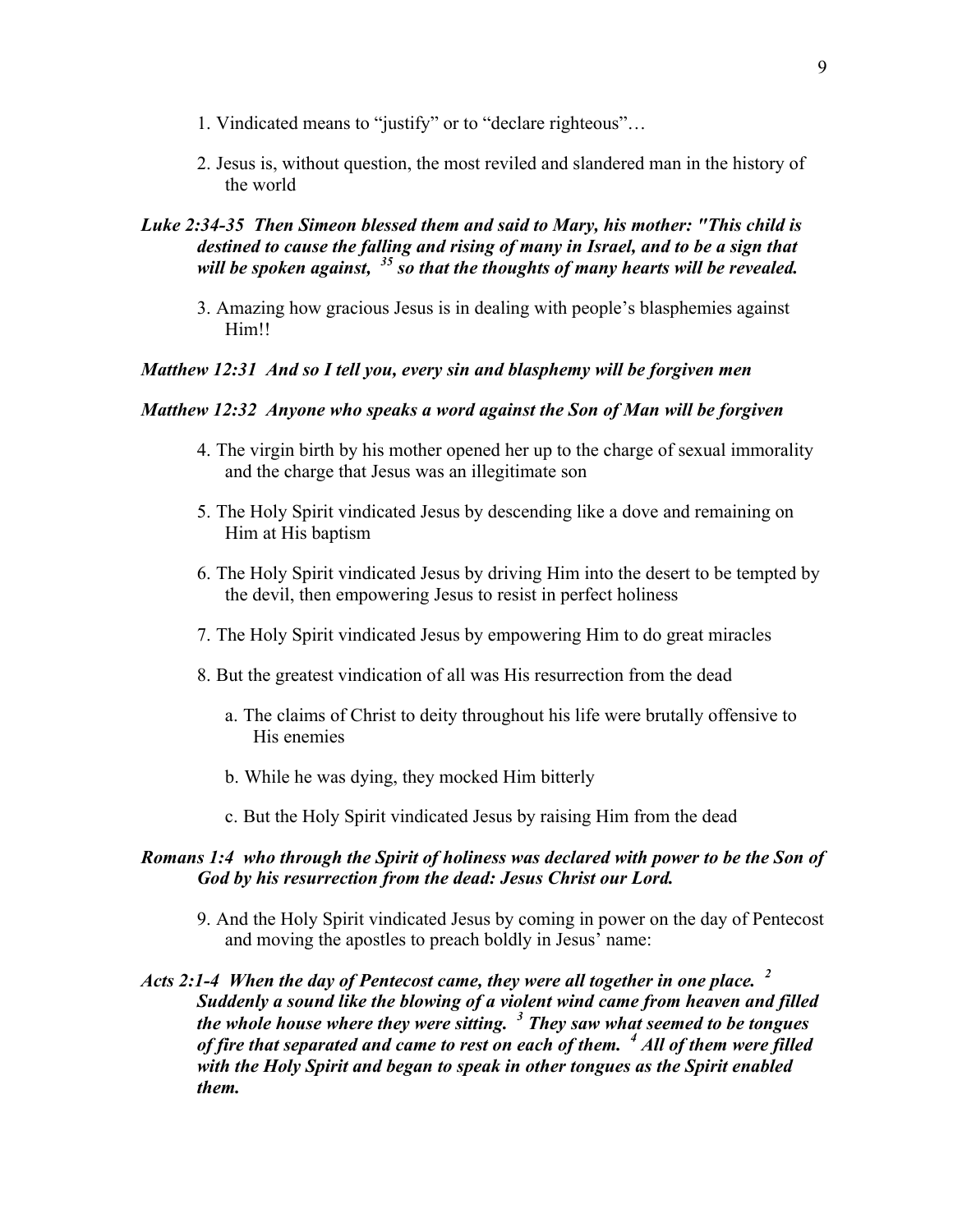# *Acts 2:36 Therefore let all Israel be assured of this: God has made this Jesus, whom you crucified, both Lord and Christ."*

The culmination of Peter's Pentecost sermon:

- *Acts 2:37-38 When the people heard this, they were cut to the heart and said to Peter and the other apostles, "Brothers, what shall we do?" <sup>38</sup> Peter replied, "Repent and be baptized, every one of you, in the name of Jesus Christ for the forgiveness of your sins. And you will receive the gift of the Holy Spirit.*
	- C. Was Seen by Angels
		- 1. Angels are created spiritual beings… they are not omniscient and needed to learn the gospel as much as we did

# *1 Peter 1:12 Even angels long to look into these things.*

- 2. Angels are constantly watching human beings… watching silently, watching in the heavenly realms
- 3. especially they were watching Christ
- 4. Angels were watching as Jesus was born… the angel appeared in glory to the shepherds to announce the birth of Christ; a great company of angels appeared, praising God and saying "Glory to God in the highest…"
- 5. Angels were watching over the baby Jesus and his parents, Joseph and Mary, when Herod was trying to kill the newborn
- 6. Angels ministered to Jesus after the forty day fast in the wilderness
- 7. Angels ministered to Jesus as he sweat great drops of blood in the Garden of Gethsemane
- 8. Angels were watching Jesus as He poured out His blood on the cross as an atoning sacrifice for the sins of human beings… they watched in amazement as God the Father poured out wrath on His only Begotten Son as our substitute, they watched as Jesus cried out in a loud voice, "My God, my God, why have you forsaken me?" They watched as Jesus said, "It is finished. Father into your hands, I commit my spirit." They watched silently as Jesus breathed His last and died.
- 9. Angels watched as the Holy Spirit raised Jesus from the dead on the third day… angels moved the stone, testified to the women and the apostles who came to the empty tomb…
- 10. Finally angels were there when Jesus ascended to heaven from the Mount of Olives in Acts 1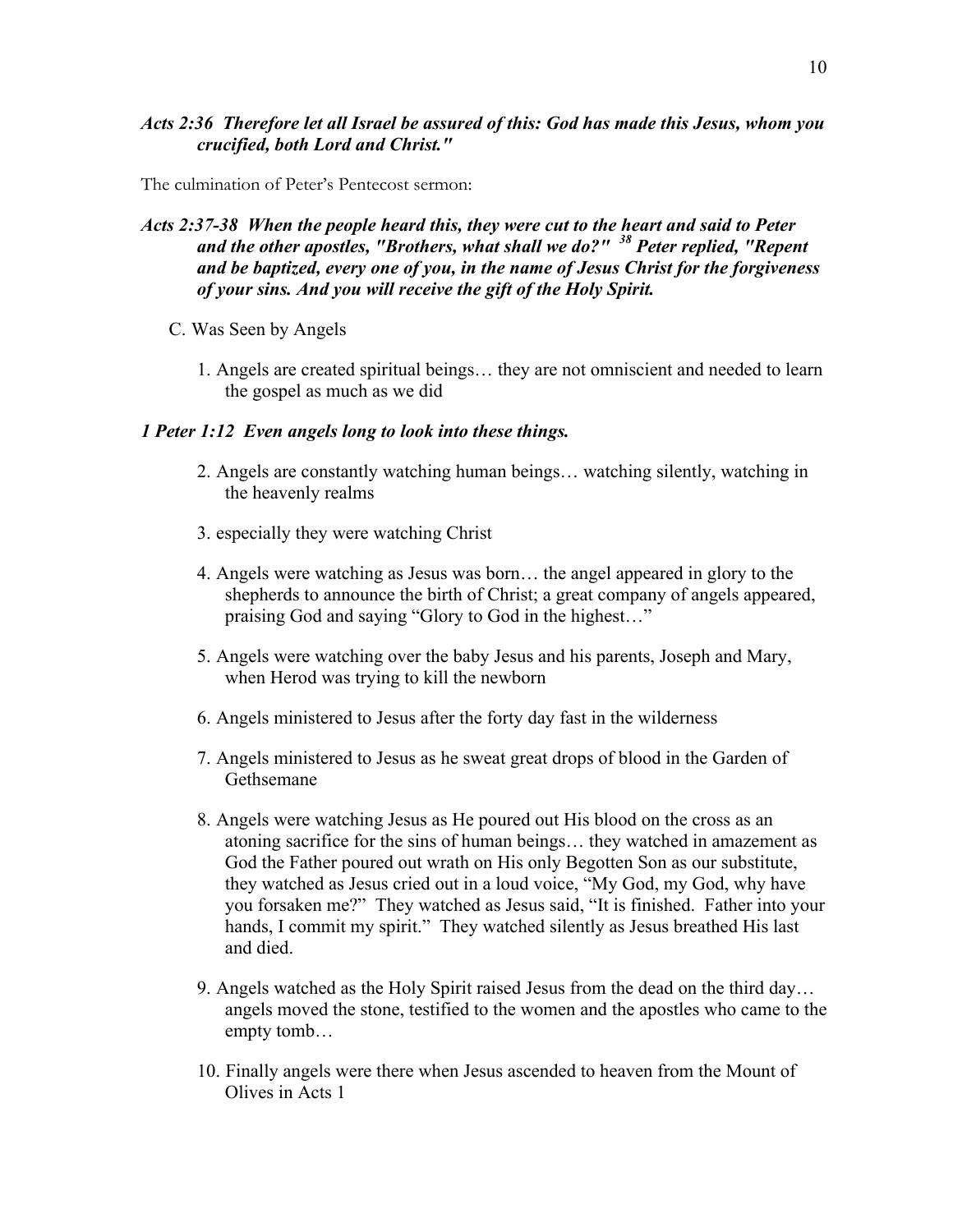- 11. ANGELS SAW IT ALL! He was seen by angels
- D. Was Preached Among the Nations
	- 1. the mystery of godliness is great… that Jesus entrusted the advance of His Kingdom through the nations of the world to the foolishness of preaching
	- 2. this is one of the ways that the Spirit has vindicated Jesus…

# *Acts 1:8 you will receive power when the Holy Spirit comes on you; and you will be my witnesses in Jerusalem, and in all Judea and Samaria, and to the ends of the earth."*

- 3. amazing that Jews were sent forth into the Gentile world with this foolish message: God became a real man, died on the cross for sins, was raised from the dead…
- 4. no other religion in the world has done this… entrusted its advance to preaching
	- a. Buddhism did not advance by preaching
	- b. Hindusim did not advance by preaching
	- c. Judaism advanced by the example of the Jews in the diaspora, but they did not seek to win converts by preaching
	- d. Islam advanced by the sharp edge of the scimitar, not by preaching
- 5. Jesus' name was proclaimed to the ends of the earth… to every nation on earth

# *Matthew 24:14 And this gospel of the kingdom will be preached in the whole world as a testimony to all nations, and then the end will come.*

- E. Was Believed on in the World
	- 1. Even more amazing, more mysterious… that the preaching of this foolish message of a dead God on the cross, raised on the third day would actually be EFFECTIVE!!!
	- 2. the cultured arrogant rich wise powerful men of every nation naturally SNEERED at this message

#### *Acts 17:32 When they heard about the resurrection of the dead, some of them sneered*

3. But God ordained something better for His elect from every nation: that this message of an incarnate God, a sinless miraculous life, an atoning death, a physical resurrection would be their only hope of eternal life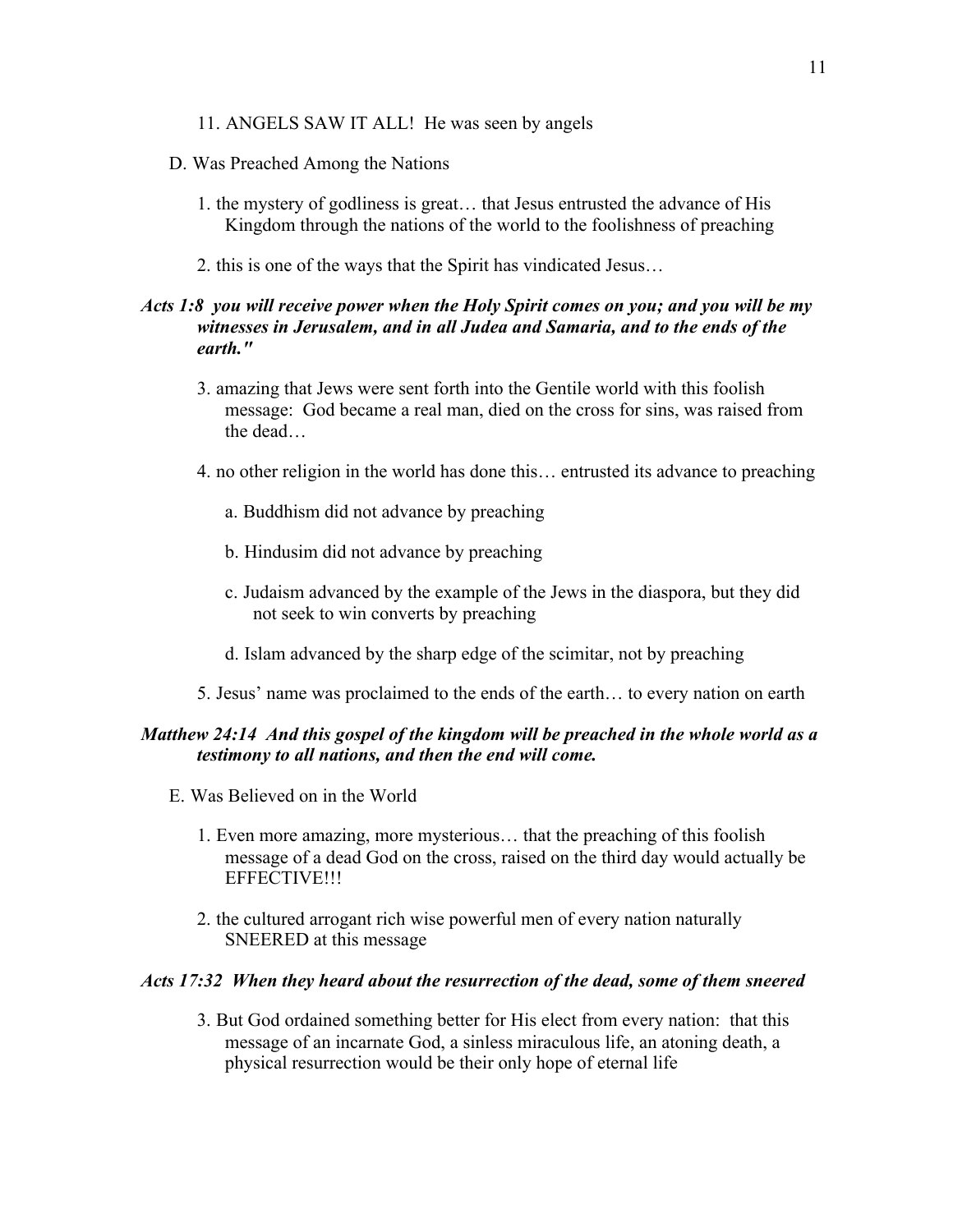### *Romans 1:16 I am not ashamed of the gospel, because it is the power of God for the salvation of everyone who believes: first for the Jew, then for the Gentile.*

- 4. The great mystery of godliness is that Jesus was BELIEVED ON IN THE WORLD
- 5. That powerful Roman centurions, Praetorian Guards, even (perhaps) emperors themselves would see in a Jewish carpenter the King of the universe and bow the knee to Jesus
- 6. That ruthless barbarian tribes from Germania and the distant north—even violent Norsemen, ruthless Vikings—would lay down their warlike ways and trust in the Prince of Peace
- 7. That men and women in Japan and China would see that Jesus is the Savior of the world, and reject the argument that He is a pollutant from the corrupt West
- 8. That cannibals in Irian Jaya would give up their idolatry and wickedness and become Christians
- 9. That atheist Marxist professors, that Maoist terrorists, that genocidal African warlords, that suicidal heroin addicts, that forsaken starving orphans, that bored alcoholic CEOs, that former Muslims, Hindus, Buddhists, animists and others have actually turned to Christ and believed in him in this world
- F. Was Taken Up in Glory
- *Acts 1:9-11 After he said this, he was taken up before their very eyes, and a cloud hid him from their sight. <sup>10</sup> They were looking intently up into the sky as he was going, when suddenly two men dressed in white stood beside them. <sup>11</sup> "Men of Galilee," they said, "why do you stand here looking into the sky? This same Jesus, who has been taken from you into heaven, will come back in the same way you have seen him go into heaven."*
	- 1. taken up physically
	- 2. ascended into heaven, He now sits at the right hand of Almighty God in heavenly glory
- III. Application: Diving Joyfully into the Mystery
	- A. This is the Mystery of Christmas
		- 1. the glory of Christ's incarnation
		- 2. the mystery of the gospel message
		- 3. dive into it